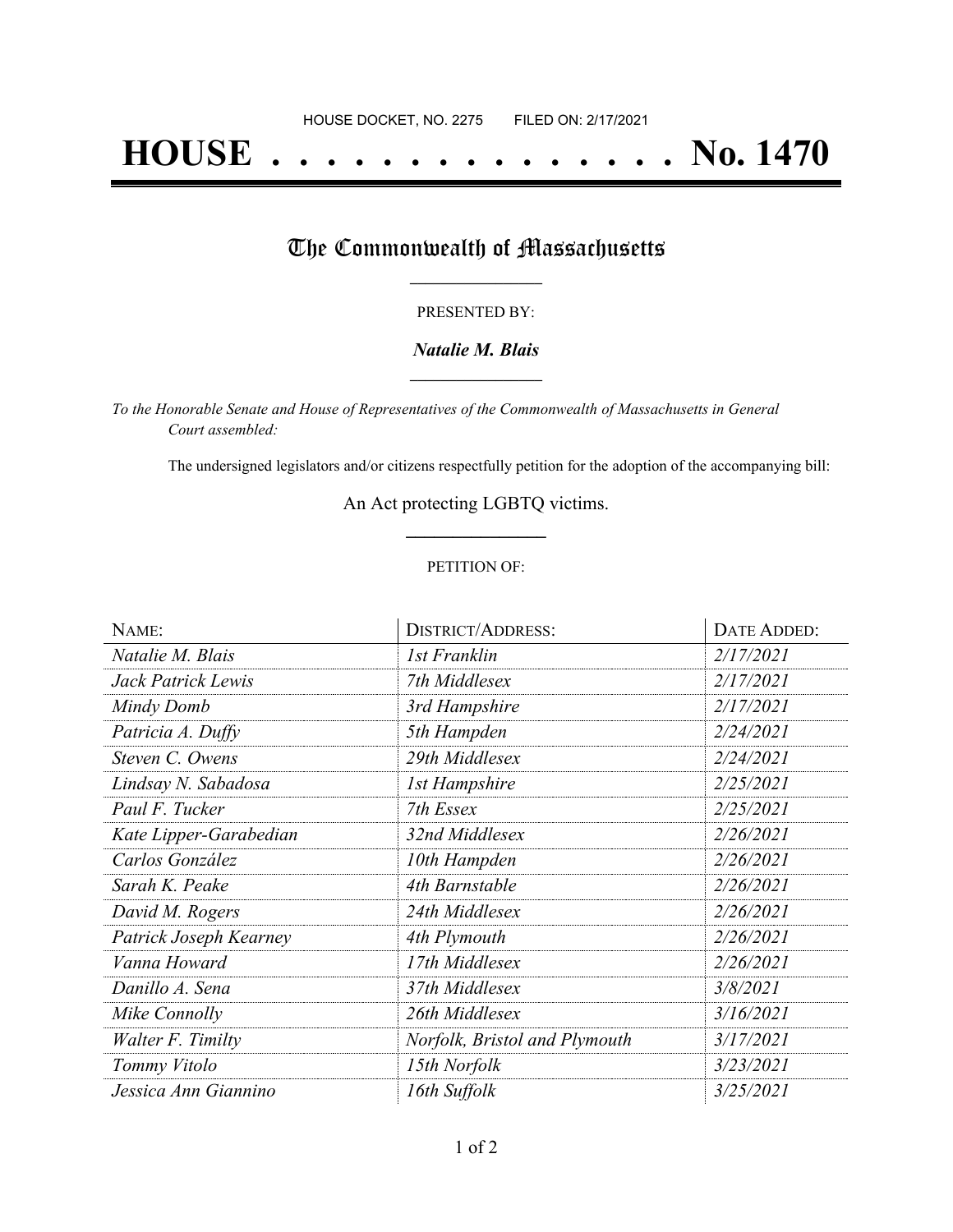| Tricia Farley-Bouvier  | 3rd Berkshire                      | 5/10/2021  |
|------------------------|------------------------------------|------------|
| Paul W. Mark           | 2nd Berkshire                      | 5/24/2021  |
| Jacob R. Oliveira      | 7th Hampden                        | 6/27/2021  |
| Michael P. Kushmerek   | 3rd Worcester                      | 7/30/2021  |
| Natalie M. Higgins     | 4th Worcester                      | 9/3/2021   |
| Jamie Zahlaway Belsito | 4th Essex                          | 12/22/2021 |
| Eric P. Lesser         | <b>First Hampden and Hampshire</b> | 1/18/2022  |
| Tami L. Gouveia        | 14th Middlesex                     | 1/23/2022  |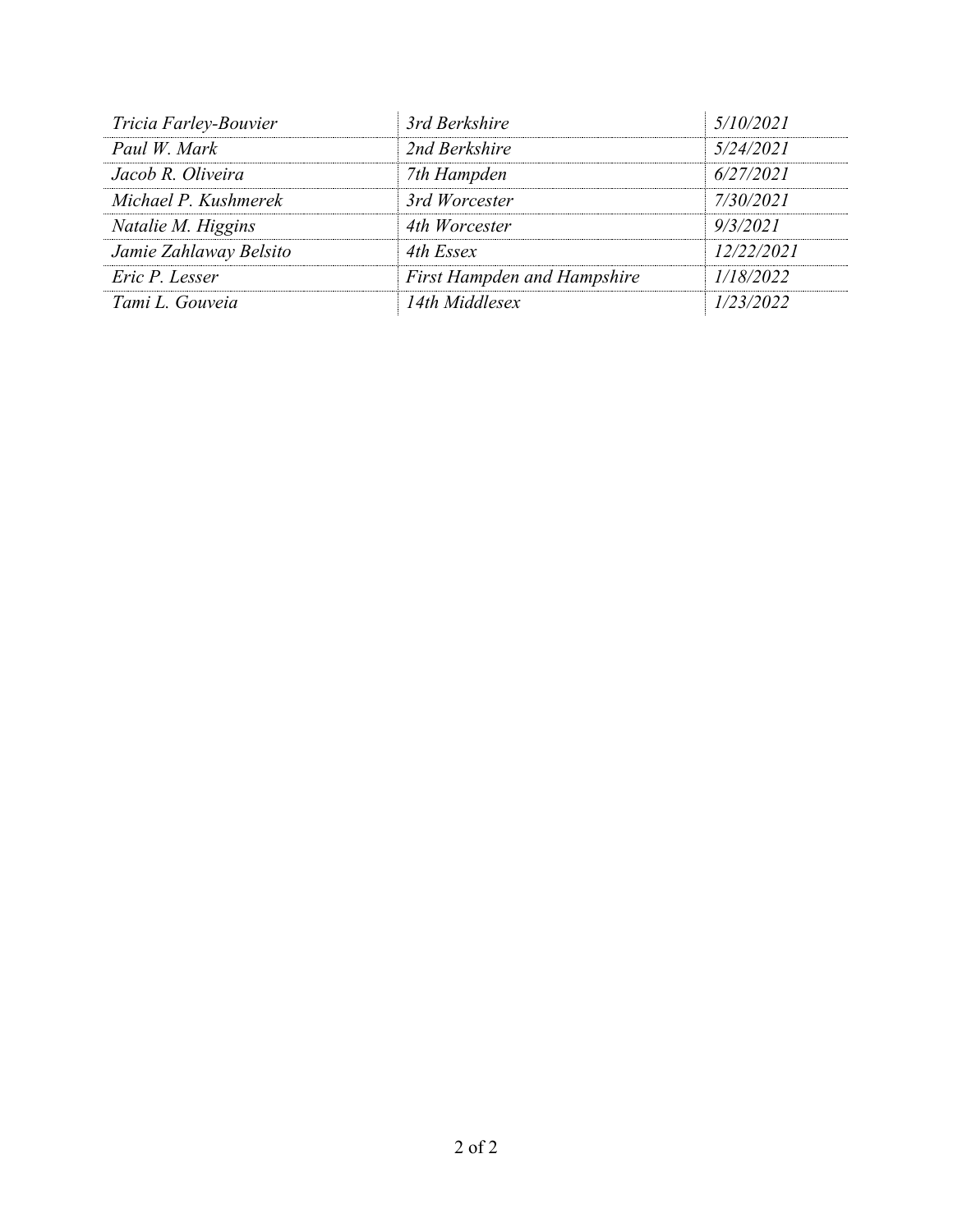# **HOUSE . . . . . . . . . . . . . . . No. 1470**

By Ms. Blais of Sunderland, a petition (accompanied by bill, House, No. 1470) of Natalie M. Blais and others for legislation to protect persons victimized due to perceived sex, sexual orientation, gender, gender identity, gender expression, or sex assigned at birth. The Judiciary.

## The Commonwealth of Massachusetts

**In the One Hundred and Ninety-Second General Court (2021-2022) \_\_\_\_\_\_\_\_\_\_\_\_\_\_\_**

**\_\_\_\_\_\_\_\_\_\_\_\_\_\_\_**

An Act protecting LGBTQ victims.

Be it enacted by the Senate and House of Representatives in General Court assembled, and by the authority *of the same, as follows:*

| $\mathbf{1}$   | Chapter 265 of the General Laws is hereby amended by adding the following section:-                   |
|----------------|-------------------------------------------------------------------------------------------------------|
| $\overline{2}$ | Section 60. (a) In any prosecution for an offense under this chapter, a defendant is not              |
| 3              | justified in using force against another based on the discovery of, knowledge or belief about, or     |
| $\overline{4}$ | the potential disclosure of the victim's actual or perceived sex, sexual orientation, gender, gender  |
| 5              | identity, gender expression, or sex assigned at birth, including, but not limited to, under           |
| 6              | circumstances in which the victim made a nonviolent romantic or sexual advance toward the             |
| 7              | defendant or in which the defendant and the victim dated or had a romantic or sexual                  |
| 8              | relationship.                                                                                         |
| 9              | (b) In any prosecution for an offense under this chapter, for the purposes of determining             |
| 10             | sudden transport of passion, heat of blood, sudden combat or other similar, asserted mitigating       |
| 11             | factor, any alleged provocation of the defendant by the victim is not objectively reasonable if it is |
| 12             | based on the discovery of, knowledge or belief about, or the potential disclosure of the victim's     |
|                |                                                                                                       |